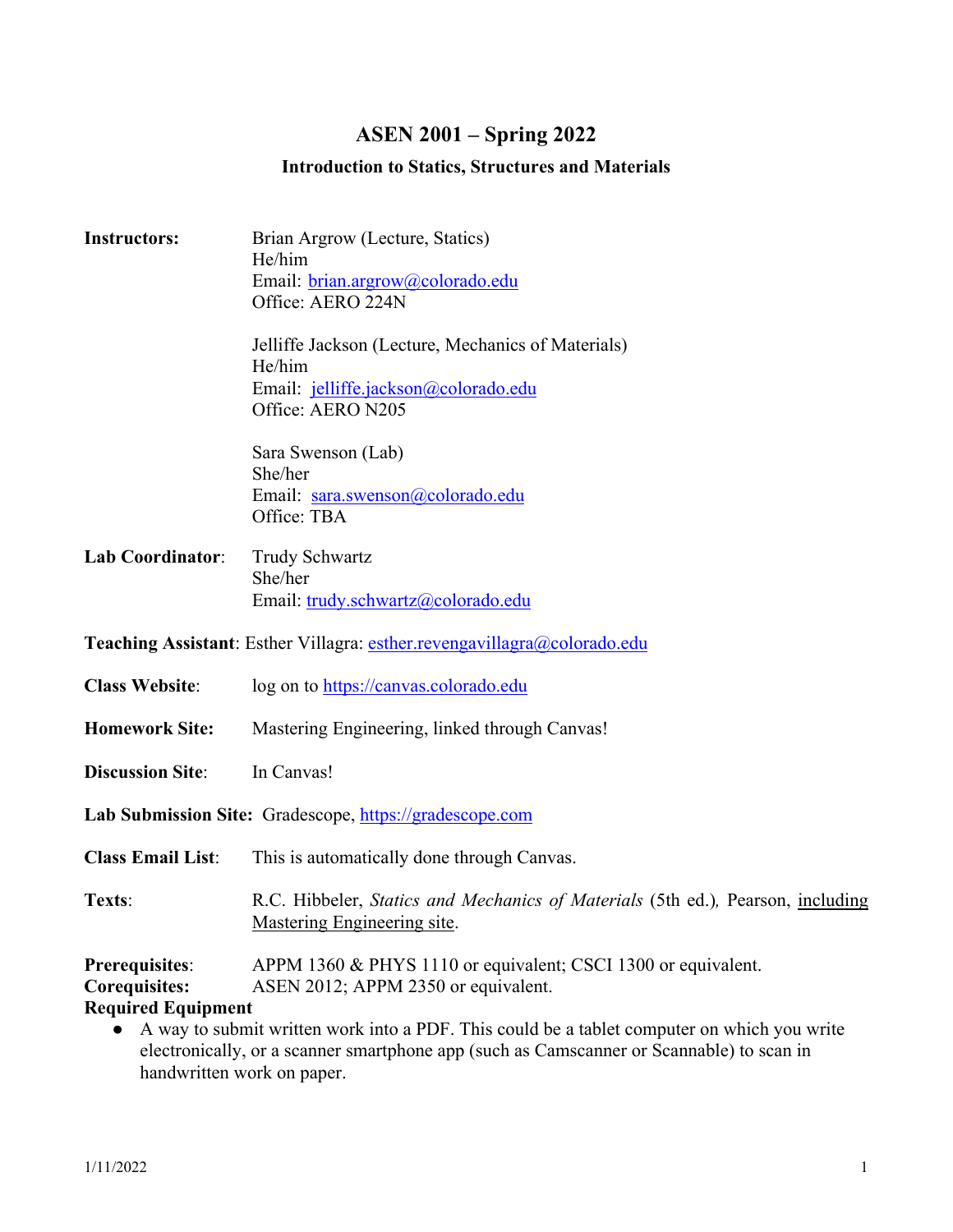**Course Objectives**: Introduce the fundamental analytical tools for statics and structural analysis in the context of the physics of aerospace materials. Topics include force/moment equilibrium, truss analysis, beam theory, stress and strain, stiffness and strength of material, and aerospace structural design. MATLAB programming will be required for some laboratory assignments.

# **Major Course Topics**

- 1. Introduction to basic concepts of structures and materials.
- 2. Forces, moments, equilibrium.
- 3. Internal loads, distributed loads.
- 4. Stress and strain.
- 5. Stiffness, strength, and failure of materials
- 6. Truss analysis, method of sections, method of joints
- 7. Beam analysis, shear force and moment diagrams.
- 8. Moments of inertia.
- 9. Beam deflection
- 10. Torsion.

#### **Grading Guidelines**

|                       | Group work: 3 Open-ended Modeling Problems (Labs)<br>Homework | $30\%$ (10% each)<br>$10\%$ |
|-----------------------|---------------------------------------------------------------|-----------------------------|
| Individual: 6 Quizzes |                                                               | $60\%$ (10% each)           |
|                       |                                                               | $100\%$                     |

- AES department policy: group work grade only counts towards final grade if the total individual grade is C or better.
- Please verify all your scores and grades on Canvas within 2 weeks after they are posted; requests to change a score need to be made within this period. All regrade requests should be submitted to Canvas folder as outlined in 'Important Notes' below.
- We reserve the right to make minor changes to this distribution of weights based on variations in assignments.

# **Course Delivery**

On 4 Jan, Chancellor DiStefano announced that all courses must be delivered in fully remote mode during the first two weeks of the semester  $10$  Jan  $-21$  Jan. Unless campus instructional guidelines change, we will return to in-person mode starting on 24 Jan.

#### **Quiz Times and Policies**

Instead of exams, students will take 6 quizzes roughly every other Thursday throughout the semester. Each quiz will consist of a few multiple-choice questions and 1 work-out problem. Quizzes are 30 minutes long and will be given during lecture time.

- Statics Ouizzes
	- Quiz 1: 27 Jan
	- Quiz 2: 10 Feb
	- $\bullet$  Ouiz 3: 24 Feb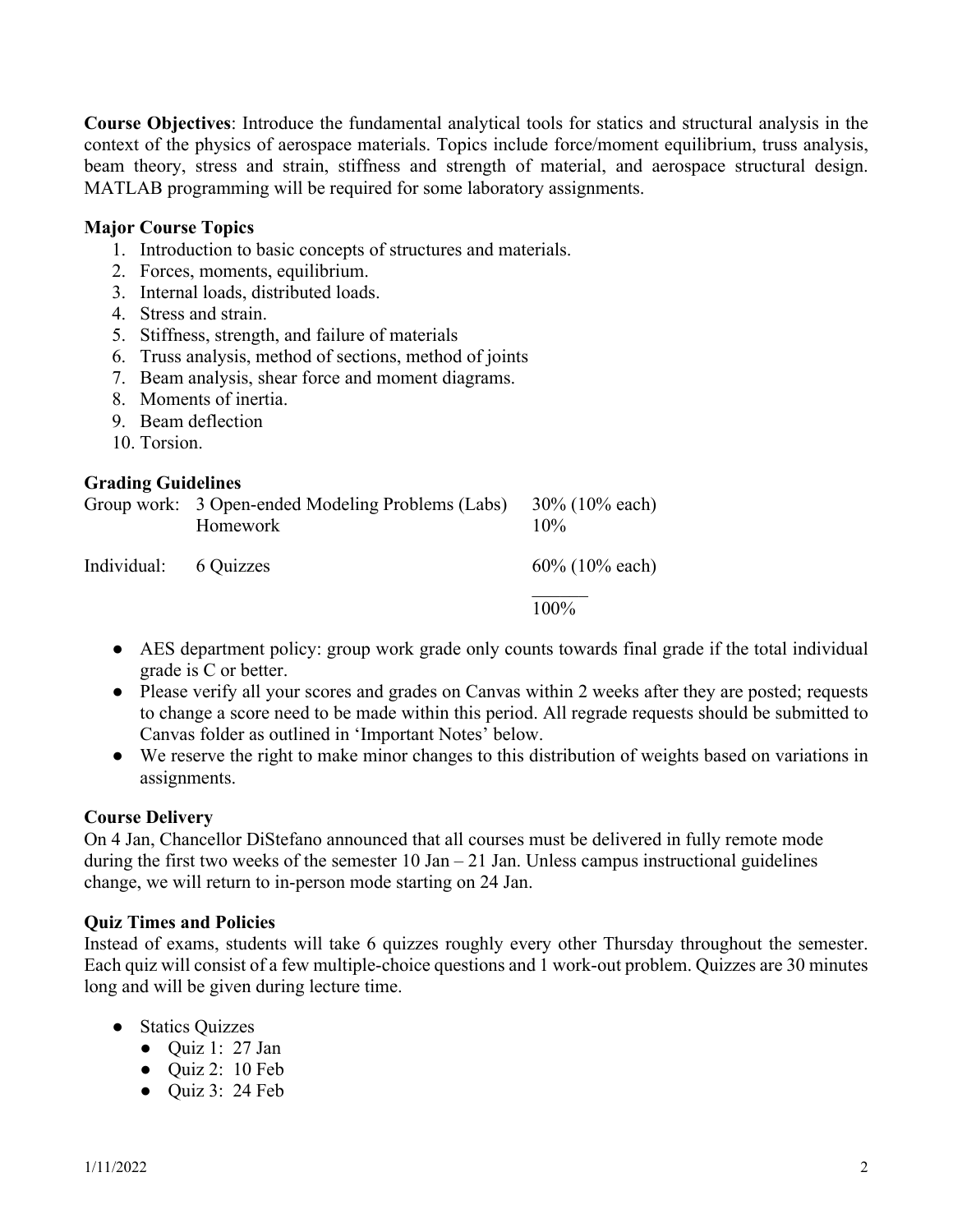- Mechanics of Materials Quizzes
	- $\bullet$  Quiz 4: 17 Mar
	- $\bullet$  Quiz 5: 11 Apr
	- Quiz 6: 19 Apr (TUESDAY)

# **As students may use the final exam to replace up to 3 quizzes, no make-up quizzes will be granted.**

#### **Final Exam**

The final exam is optional: students are not required to take the final exam and the final exam will not be counted towards your grade on its own. The final exam will be used to replace up to 3 quiz grades. The final exam will consist of 6 questions, each one covering material from a different quiz. You will choose up to 3 questions to answer. If your score on a given final exam question is higher than your score for the corresponding quiz, your quiz score will be replaced with your score on that final exam question. If your score on a given final exam question is lower than your score for that quiz, your quiz score will remain unchanged.

The final exam will take place during the university-scheduled final exam time, which is:

● Optional Final Exam: Sunday 1 May, 4:30 – 7:00 PM MDT

**Lecture:** Lecture will be in synchronous remote-learning mode for the first 2 weeks of the semester. Inperson lectures are currently scheduled to begin 25 Jan. Lectures will be taped and can be viewed on Canvas.

**Office Hours:** Students can ask questions about concepts, example problems, and homework assignments during office hours. The office hour schedule will be posted to Canvas within a week of the course starting. Students are strongly encouraged to participate in office hours, even if they don't have specific questions about the material or the homework. Online Canvas discussion boards may also be used for any questions at any time and will be moderated by the instructional team.

#### **Evaluated Outcomes**

The Department of Aerospace Engineering Sciences has adopted a policy of assigning grades according to evaluated outcomes (Ox) in each course. Each assignment designed and graded to assess some combination of several or a few of the following outcomes:

- **O1** Professional context and expectations (ethics, economics, etc.)
- **O2** Historical perspective and vision
- **O3** Multidisciplinary, system perspective
- **O4** Written, oral, graphical communication ability
- **O5** Knowledge of key scientific/engineering concepts
- **O6** Ability to define and conduct experiments, use instrumentation
- **O7** Ability to learn independently, find information
- **O8** Ability to work in teams
- **O9** Ability to design systems
- **O10** Ability to formulate and solve problems
- **O11** Ability to use and program computers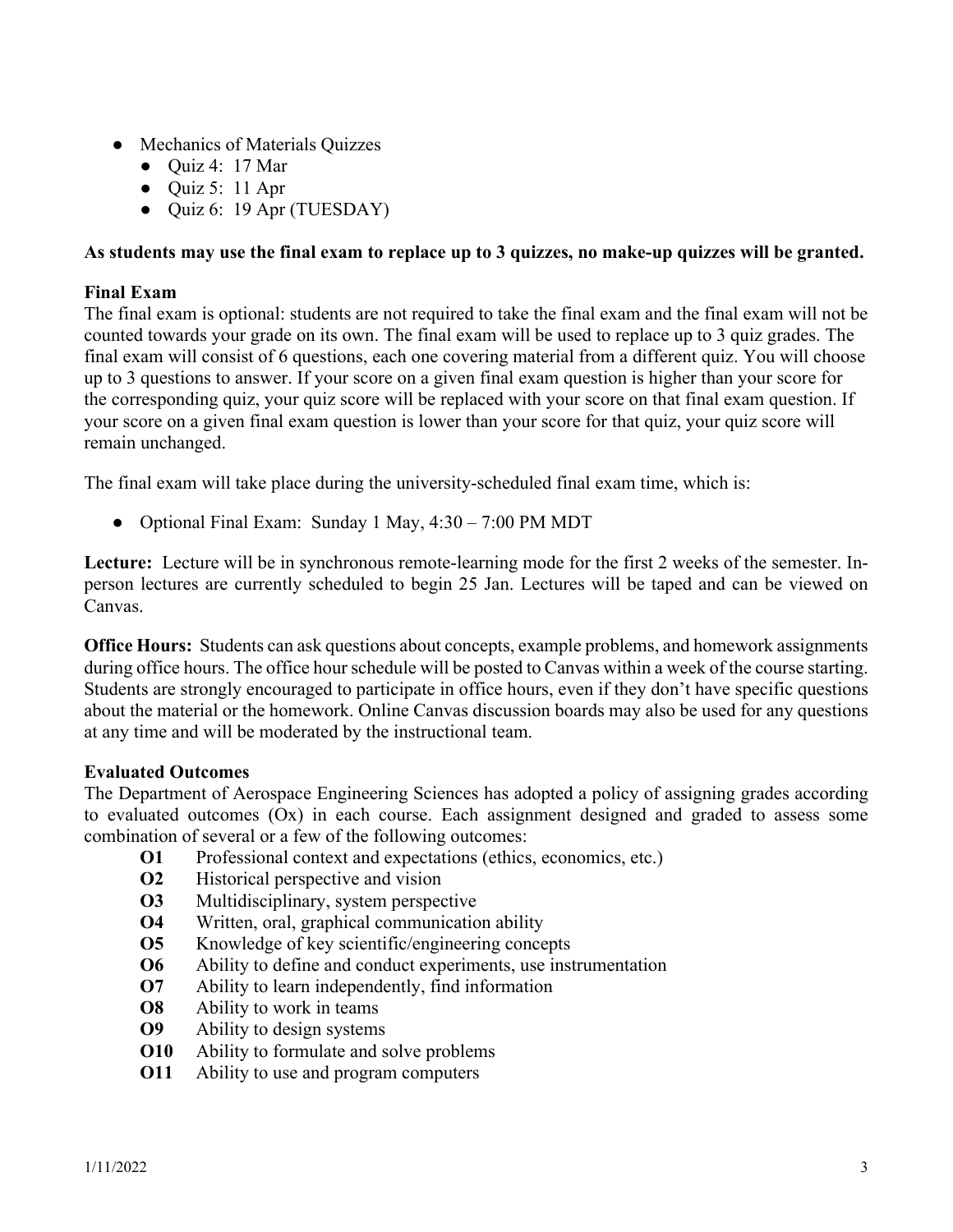# **Important Notes**:

- 1. Questions regarding quizzes, course policies, lecture material, homework, and labs must be directed to the appropriate Canvas discussion board. If we receive an email regarding one of these topics, we will refer you to the Canvas discussion board.
- 2. Emails directly to the instructor should occur if you experience a medical/family emergency, or if you are struggling in the course and need to discuss success strategies. Emails will be responded to during business hours, i.e., Monday through Friday, 8:00 am – 5:00 pm. Students are encouraged to attend office hours in lieu of emails as it enables clarity and learning.
- 3. Please note in case of a medical/family emergency, you should contact the office of Student Support and Case Management here: <https://www.colorado.edu/studentaffairs/sscm> They will help you coordinate across ALL of your courses and can put you in touch with a number of campus resources.
- 4. We reserve the right to make changes to the weekly course schedule based on occurring events that require different dispositions. We will give sufficient advance notice through announcements in class and posting on the web. Changes to this syllabus and assignments-table may be announced at any time during class periods. We will post the current syllabus and assignments-table on the web. Both are dated in the footnote.
- 5. Canvas will be used to send out announcements, to provide comments to you daily on class activities, and to provide general information about course assignments.
- 6. Why have homework, lab exercises, and quizzes?
	- Homework assignments are to lead you through important applications of current material. Like learning a musical instrument or sport, you cannot become proficient in statics/mechanics by watching us solve problems- you must practice on your own. Homework enforces the mental processes that help you to become proficient in a subject. Before beginning any homework assignment, you should review the book, lectures, and lecture examples.
	- You are responsible for concepts introduced in labs on quizzes.
	- The labs this year are Open-Ended Modeling Problems (OEMPs). These OEMPs help you learn how to model real-world systems—such as a ski lift, playground slide, or wing spar beam—with the formulas and techniques taught in class. Like the name suggests, OEMPs have no single correct answer and focus more on making and justifying assumptions. Each OEMP will have an individual portion to start you thinking about the problem and a group portion where you will discuss the problem and gain experience in working and cooperating in groups. Group members must inform the instructional team early on if a teammate is not participating. Each lab grade will consist of points from 1) a "Lab Check" assessment on Canvas that covers material from the individual portion, 2) the submitted group assignment, and 3) an anonymous peer evaluation of the team members.
- 7. Homework:
	- All homework assignments must be submitted through Mastering Engineering on Canvas. No hard copy submissions of the homework will be accepted.
	- No late homework assignments will be accepted. You will have 1 week to complete each homework assignment: Please plan accordingly.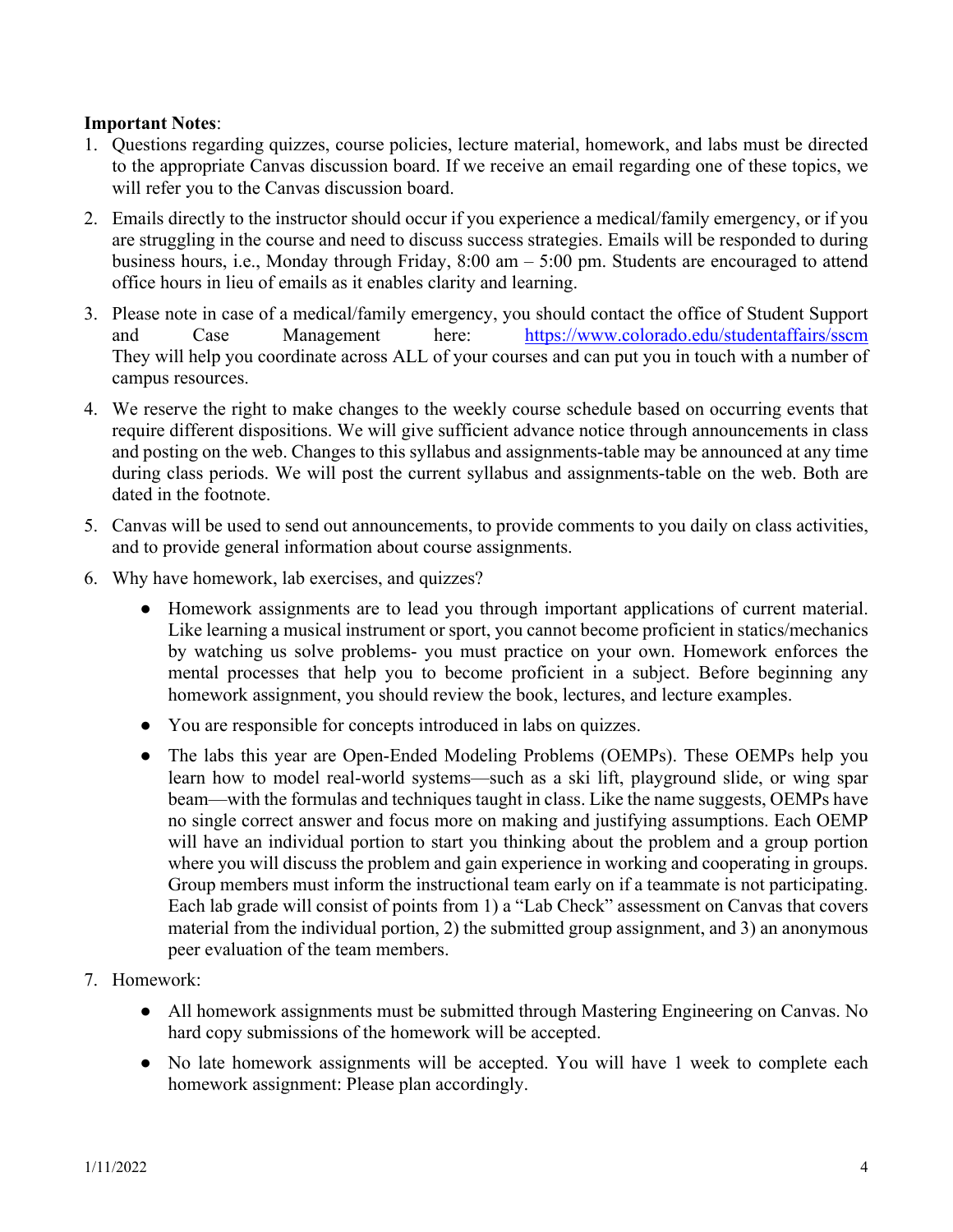- At the end of the semester your lowest homework grade will be dropped.
- All homework questions must be submitted to the Canvas discussion page under the appropriate homework assignment/question. No homework questions should be emailed to the instructional team—all questions should be asked at office hours or posted on the Canvas discussion board. The instructional team will not respond to posts that are posted after 5:00 pm the day before the homework is due.
- Collaboration is permitted on homework. However, we strongly recommend to first work on your own on the homework before comparing your results with your homework team members. You may discuss the means and methods for formulating and solving problems and even compare answers, but you are not free to copy someone's assignment. Copying material from any resource (including solutions manuals) and submitting it as one's own is considered plagiarism and is an Honor Code violation. Remember, the less you think about the problems yourself, the less you actually learn, and the more difficult it will be to succeed on quizzes.
- Homework solutions are posted shortly after the submission deadline.
- 8. Quizzes:
	- Makeup quizzes will not be granted for any reason. The final exam will be used for replacing up to 3 quiz grades per the policy stated above.
	- Regrade requests must be submitted to the professors in writing within 2 weeks of the grade posting to Canvas. Submit a single pdf document to the 'regrade request' folder on canvas with the quiz problem with your original work, your hand-written CORRECT solution to the quiz problem in question, and a page stating the problem number, grading issue, and what you believe the correct grade should be.
- 9. Labs:
	- The course schedule will provide a summary of lab topics, duration of the lab, and lab deliverables.
	- Students will work in groups on lab assignments outside of class time in at the discretion of and organization by the lab group. Resources and tools to help facilitate group efforts will be provided on the course Canvas page. Group formation will be defined prior to the lab introduction.
	- Many assignments will require access to a computer and basic programming skills. Computer programming skills are a prerequisite for this class, e.g., ASEN 1320 or CSCI 1300. We will not teach computer programming, although we will try to formulate the assignments to emphasize proper computing skills. In this class, we will exclusively use the programming language MATLAB. You can download a free MATLAB license for your personal computer from CU at [https://oit.colorado.edu/software-hardware/software-downloads-and](https://oit.colorado.edu/software-hardware/software-downloads-and-licensing/matlab)[licensing/matlab.](https://oit.colorado.edu/software-hardware/software-downloads-and-licensing/matlab) You can also use MATLAB Online for this course at [https://matlab.mathworks.com/.](https://matlab.mathworks.com/)
	- Lab documents will be provided in advance of the labs, which provide a detailed description of various steps and milestones in each lab. You are required to carefully study the lab documents before the beginning of each lab section. These lab documents will also include guidelines for the individual and group work that needs to be submitted for each lab.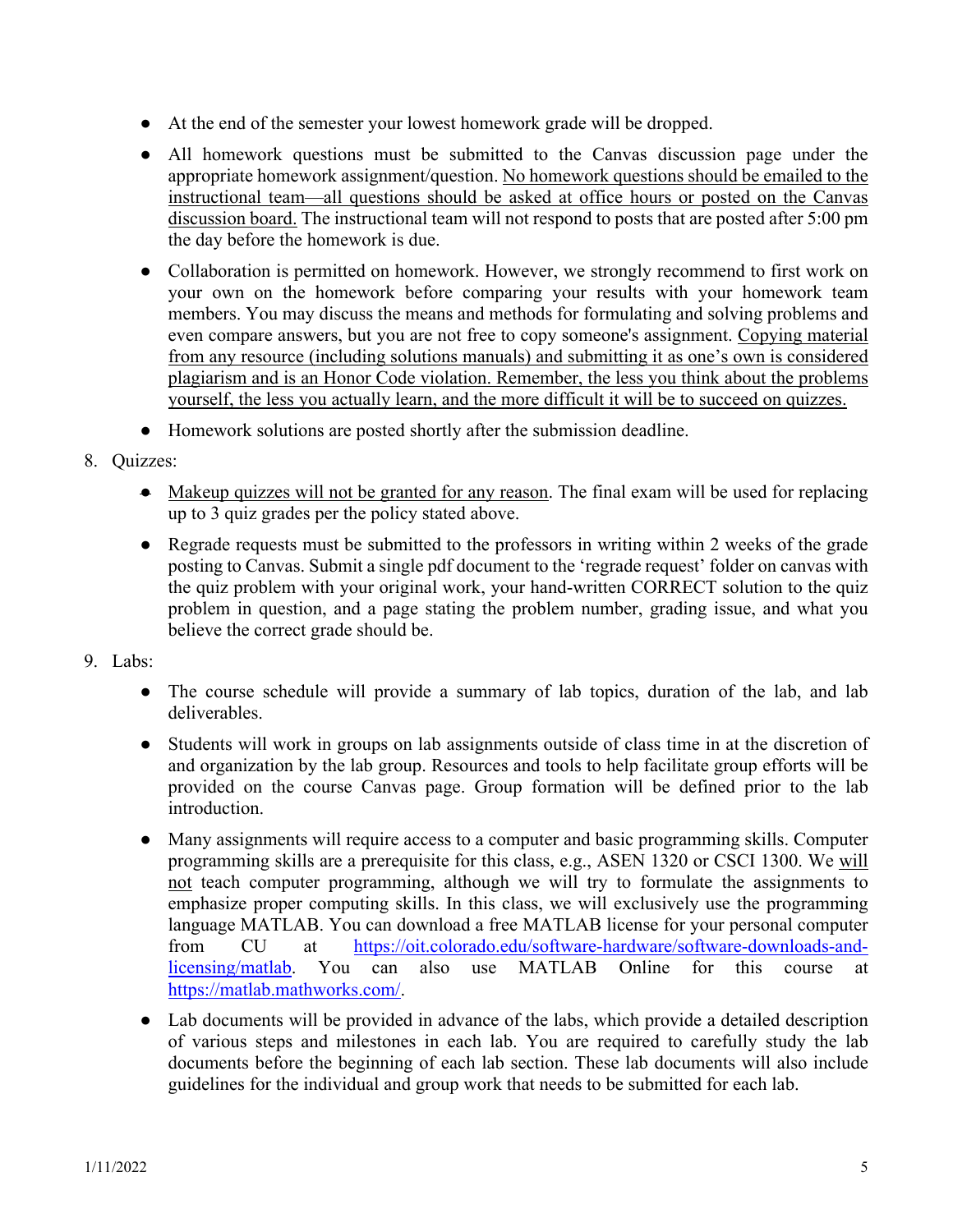● Students are encouraged to submit lab questions to the Canvas discussion page under the appropriate lab number and check/participate in the ongoing discussions. As with the homework, you may discuss the means and methods for formulating and solving problems, but you cannot compare answers on Canvas nor post your exact work or computer code.

#### 10. Grading

- Minor adjustments may be made in the determination of final letter grades and with grade cut lines, but there is no "curving" in this course.
- To receive a course grade of C or better (which is required to fulfill the prerequisite for ASEN2003 and other courses), students must receive a C or better in the individual coursework portion of the class. Stated differently, the students who receive an individual grade of C- or lower will not receive any group grades.

# **CU Campus-Wide Syllabus Policies**

#### **Classroom Behavior**

Both students and faculty are responsible for maintaining an appropriate learning environment in all instructional settings, whether in person, remote or online. Those who fail to adhere to such behavioral standards may be subject to discipline. Professional courtesy and sensitivity are especially important with respect to individuals and topics dealing with race, color, national origin, sex, pregnancy, age, disability, creed, religion, sexual orientation, gender identity, gender expression, veteran status, political affiliation or political philosophy. For more information, see the policies on [classroom behavior](http://www.colorado.edu/policies/student-classroom-and-course-related-behavior) and the [Student Conduct & Conflict Resolution policies.](https://www.colorado.edu/sccr/student-conduct)

#### **Requirements for COVID-19**

As a matter of public health and safety, all members of the CU Boulder community and all visitors to campus must follow university, department and building requirements and all public health orders in place to reduce the risk of spreading infectious disease. Students who fail to adhere to these requirements will be asked to leave class, and students who do not leave class when asked or who refuse to comply with these requirements will be referred to [Student Conduct and Conflict Resolution.](https://www.colorado.edu/sccr/) For more information, see the policy on [classroom behavior](http://www.colorado.edu/policies/student-classroom-and-course-related-behavior) and the [Student Code of Conduct.](http://www.colorado.edu/osccr/) If you require accommodation because a disability prevents you from fulfilling these safety measures, please follow the steps in the "Accommodation for Disabilities" statement on this syllabus.

CU Boulder currently requires masks in classrooms and laboratories regardless of vaccination status. This requirement is a precaution to supplement CU Boulder's COVID-19 vaccine requirement. Exemptions include individuals who cannot medically tolerate a face covering, as well as those who are hearing-impaired or otherwise disabled or who are communicating with someone who is hearingimpaired or otherwise disabled and where the ability to see the mouth is essential to communication. If you qualify for a mask-related accommodation, please follow the steps in the "Accommodation for Disabilities" statement on this syllabus. In addition, vaccinated instructional faculty who are engaged in an indoor instructional activity and are separated by at least 6 feet from the nearest person are exempt from wearing masks if they so choose.

If you feel ill and think you might have COVID-19, if you have tested positive for COVID-19, or if you are unvaccinated or partially vaccinated and have been in close contact with someone who has COVID-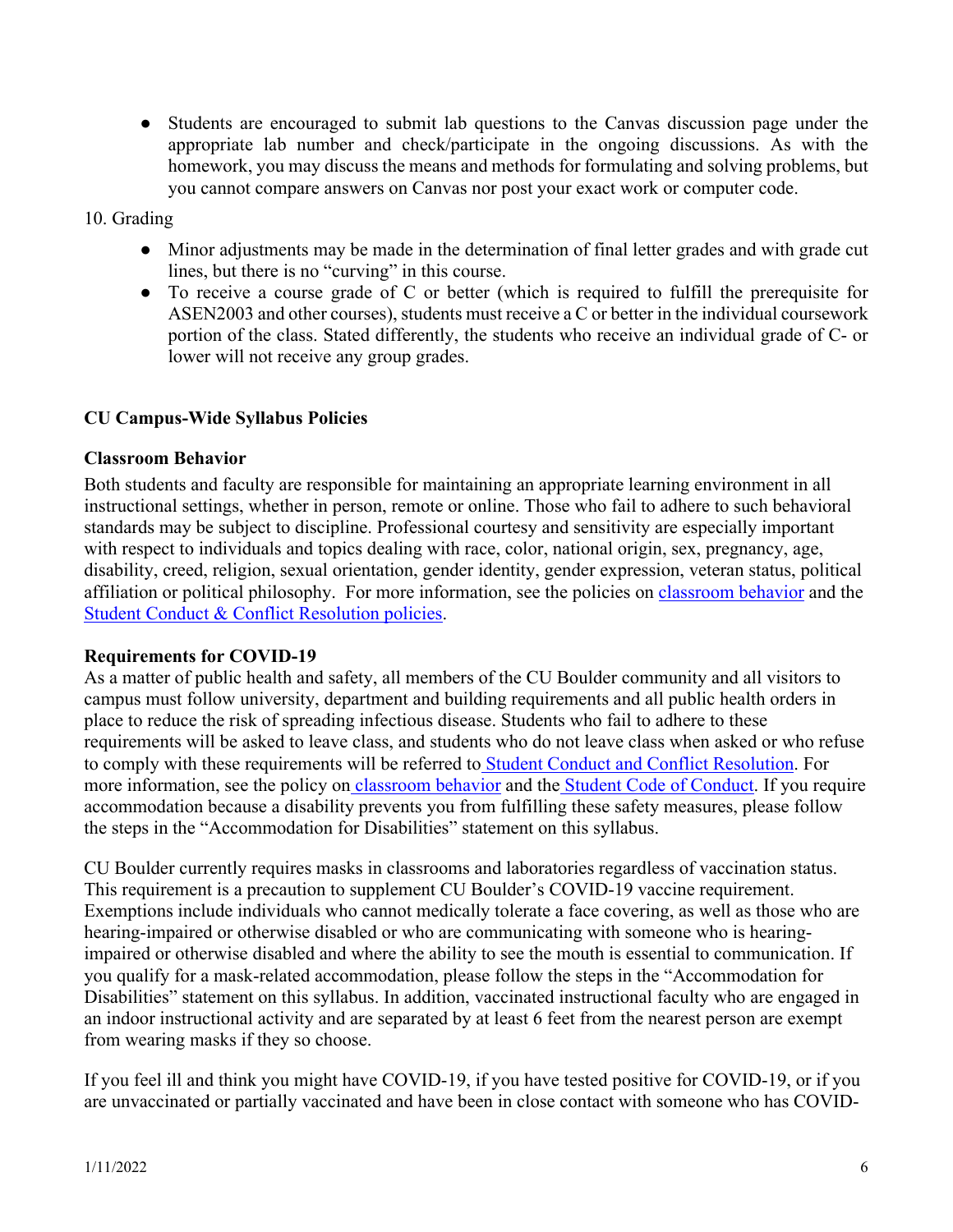# 19, you should stay home and follow the further guidance of the [Public Health](https://www.colorado.edu/health/public-health/quarantine-and-isolation)

[Office](https://www.colorado.edu/health/public-health/quarantine-and-isolation) [\(contacttracing@colorado.edu\)](mailto:contacttracing@colorado.edu). If you are fully vaccinated and have been in close contact with someone who has COVID-19, you do not need to stay home; rather, you should self-monitor for symptoms and follow the further guidance of the [Public Health Office](https://www.colorado.edu/health/public-health/quarantine-and-isolation) [\(contacttracing@colorado.edu\)](mailto:contacttracing@colorado.edu).

# **Accommodation for Disabilities**

If you qualify for accommodations because of a disability, please submit your accommodation letter from Disability Services to your faculty member in a timely manner so that your needs can be addressed. Disability Services determines accommodations based on documented disabilities in the academic environment. Information on requesting accommodations is located on the [Disability Services](https://www.colorado.edu/disabilityservices/)  [website.](https://www.colorado.edu/disabilityservices/) Contact Disability Services at 303-492-8671 or [dsinfo@colorado.edu](mailto:dsinfo@colorado.edu) for further assistance. If you have a temporary medical condition, see [Temporary Medical Conditions](http://www.colorado.edu/disabilityservices/students/temporary-medical-conditions) on the Disability Services website.

# **Preferred Student Names and Pronouns**

CU Boulder recognizes that students' legal information doesn't always align with how they identify. Students may update their preferred names and pronouns via the student portal; those preferred names and pronouns are listed on instructors' class rosters. In the absence of such updates, the name that appears on the class roster is the student's legal name.

# **Honor Code**

All students enrolled in a University of Colorado Boulder course are responsible for knowing and adhering to the Honor Code academic integrity policy. Violations of the Honor Code may include, but are not limited to: plagiarism, cheating, fabrication, lying, bribery, threat, unauthorized access to academic materials, clicker fraud, submitting the same or similar work in more than one course without permission from all course instructors involved, and aiding academic dishonesty. All incidents of academic misconduct will be reported to the Honor Code [\(honor@colorado.edu\)](mailto:honor@colorado.edu); 303-492-5550). Students found responsible for violating the academic integrity policy will be subject to nonacademic sanctions from the Honor Code as well as academic sanctions from the faculty member. Additional information regarding the Honor Code academic integrity policy can be found on the [Honor Code](https://www.colorado.edu/osccr/honor-code)  [website.](https://www.colorado.edu/osccr/honor-code)

# **Sexual Misconduct, Discrimination, Harassment and/or Related Retaliation**

CU Boulder is committed to fostering an inclusive and welcoming learning, working, and living environment. The university will not tolerate acts of sexual misconduct (harassment, exploitation, and assault), intimate partner violence (dating or domestic violence), stalking, or protected-class discrimination or harassment by or against members of our community. Individuals who believe they have been subject to misconduct or retaliatory actions for reporting a concern should contact the Office of Institutional Equity and Compliance (OIEC) at 303-492-2127 or email [cureport@colorado.edu.](mailto:cureport@colorado.edu) Information about university policies, [reporting options,](https://www.colorado.edu/oiec/reporting-resolutions/making-report) and the support resources can be found on the [OIEC website.](http://www.colorado.edu/institutionalequity/)

Please know that faculty and graduate instructors have a responsibility to inform OIEC when they are made aware of incidents of sexual misconduct, dating and domestic violence, stalking, discrimination, harassment and/or related retaliation, to ensure that individuals impacted receive information about their rights, support resources, and reporting options. To learn more about reporting and support options for a variety of concerns, visit [Don't Ignore It.](https://www.colorado.edu/dontignoreit/)